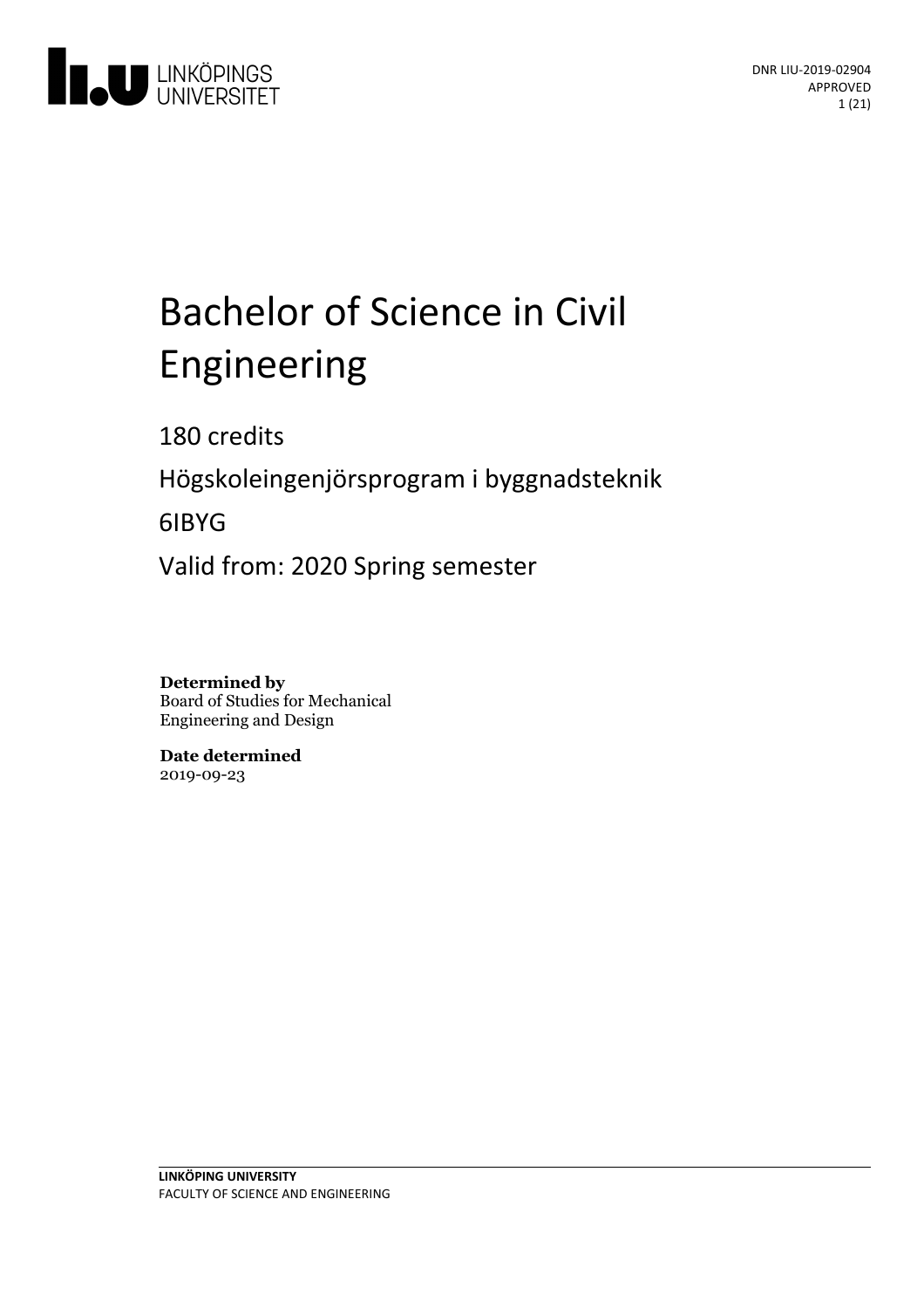# Entry requirements

# Degree in Swedish

Högskoleingenjör och Teknologie kandidat, 180 hp

# Degree in English

Bachelor of Science in Engineering and Bachelor of Science, 180 credits

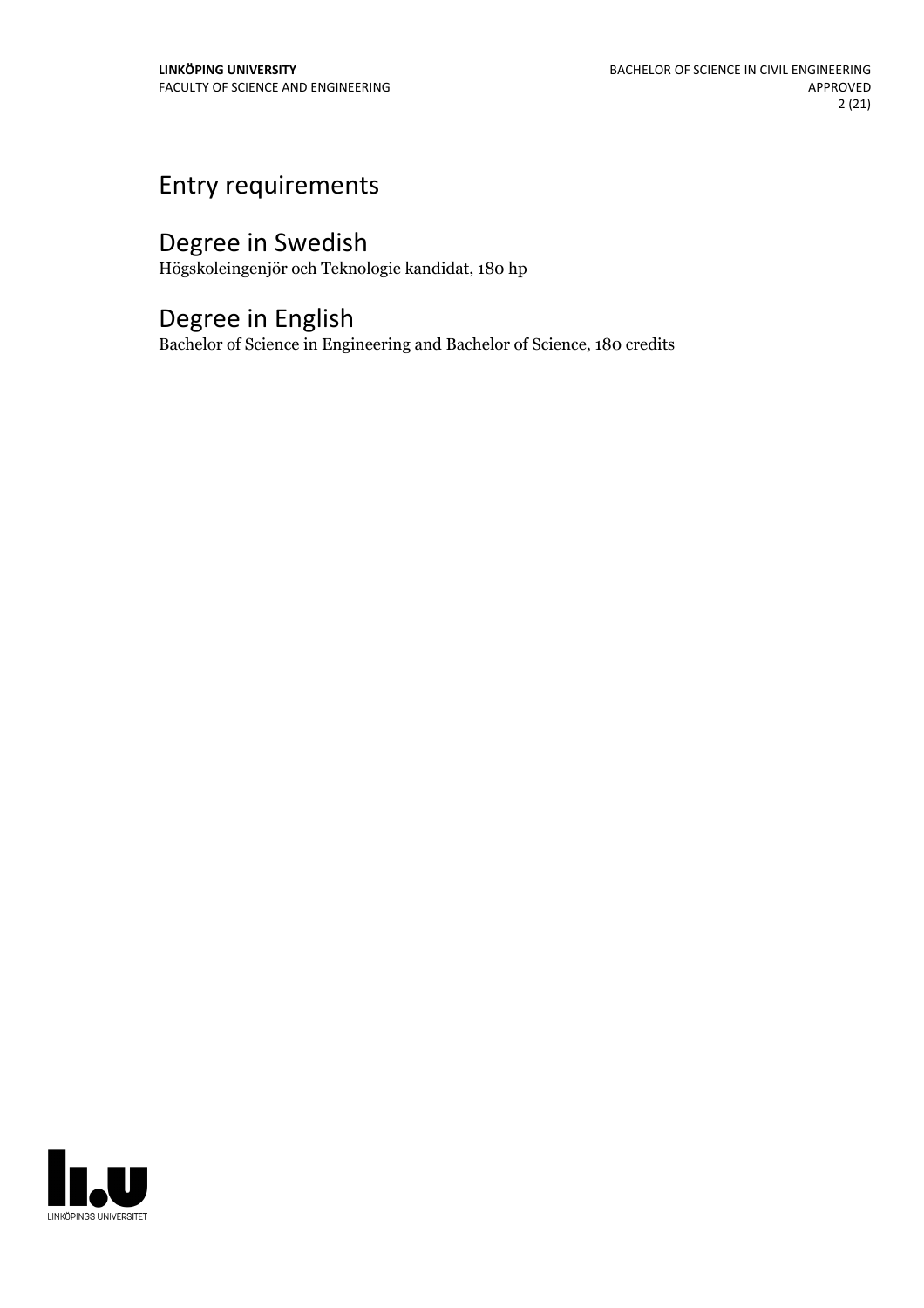# **Curriculum**

# **Semester 1 (Autumn 2020)**

| Course<br>code | Course name                                        | <b>Credits</b> | Level | <b>Timetable</b><br>module | <b>ECV</b> |
|----------------|----------------------------------------------------|----------------|-------|----------------------------|------------|
| Period 0       |                                                    |                |       |                            |            |
| TNIU19         | <b>Foundation Course in Mathematics</b>            | $6*$           | G1X   | ٠                          | C          |
| Period 1       |                                                    |                |       |                            |            |
| TNBI59         | <b>Building Technology</b>                         | $6*$           | G1X   |                            | C          |
| <b>TNBI98</b>  | Drawing Techniques and Object-oriented<br>Modeling | 6              | G1X   |                            | C          |
| TNIU19         | <b>Foundation Course in Mathematics</b>            | $6*$           | G1X   |                            | C          |
| Period 2       |                                                    |                |       |                            |            |
| TNBI59         | <b>Building Technology</b>                         | $6*$           | G1X   |                            | C          |
| TNBI91         | House and Town Planning                            | 6              | G1X   |                            | C          |
| TNIU22         | Calculus in One Variable I                         | 6              | G1X   |                            | C          |

# **Semester 2 (Spring 2021)**

| Course<br>code | Course name                                    | <b>Credits</b> | Level | Timetable<br>module | <b>ECV</b> |  |
|----------------|------------------------------------------------|----------------|-------|---------------------|------------|--|
| Period 1       |                                                |                |       |                     |            |  |
| TNBI24         | Structural Mechanics and Strength of Materials | $12*$          | G1X   | 1                   |            |  |
| TNBI39         | <b>Building Technology, Advanced Course</b>    | 6*             | G2X   | 3                   | C          |  |
| TNIU23         | Calculus in One Variable II                    | 6              | G1X   | 2                   | C          |  |
| TNIU66         | <b>Statistics and Probability</b>              | 6              | G1X   | 4                   | E          |  |
| Period 2       |                                                |                |       |                     |            |  |
| TNBI24         | Structural Mechanics and Strength of Materials | $12*$          | G1X   | 2                   | C          |  |
| TNBI39         | <b>Building Technology, Advanced Course</b>    | $6*$           | G2X   | 3                   | C          |  |
| TNBI87         | <b>BIM Technology</b>                          | 6              | G1X   | 4                   |            |  |

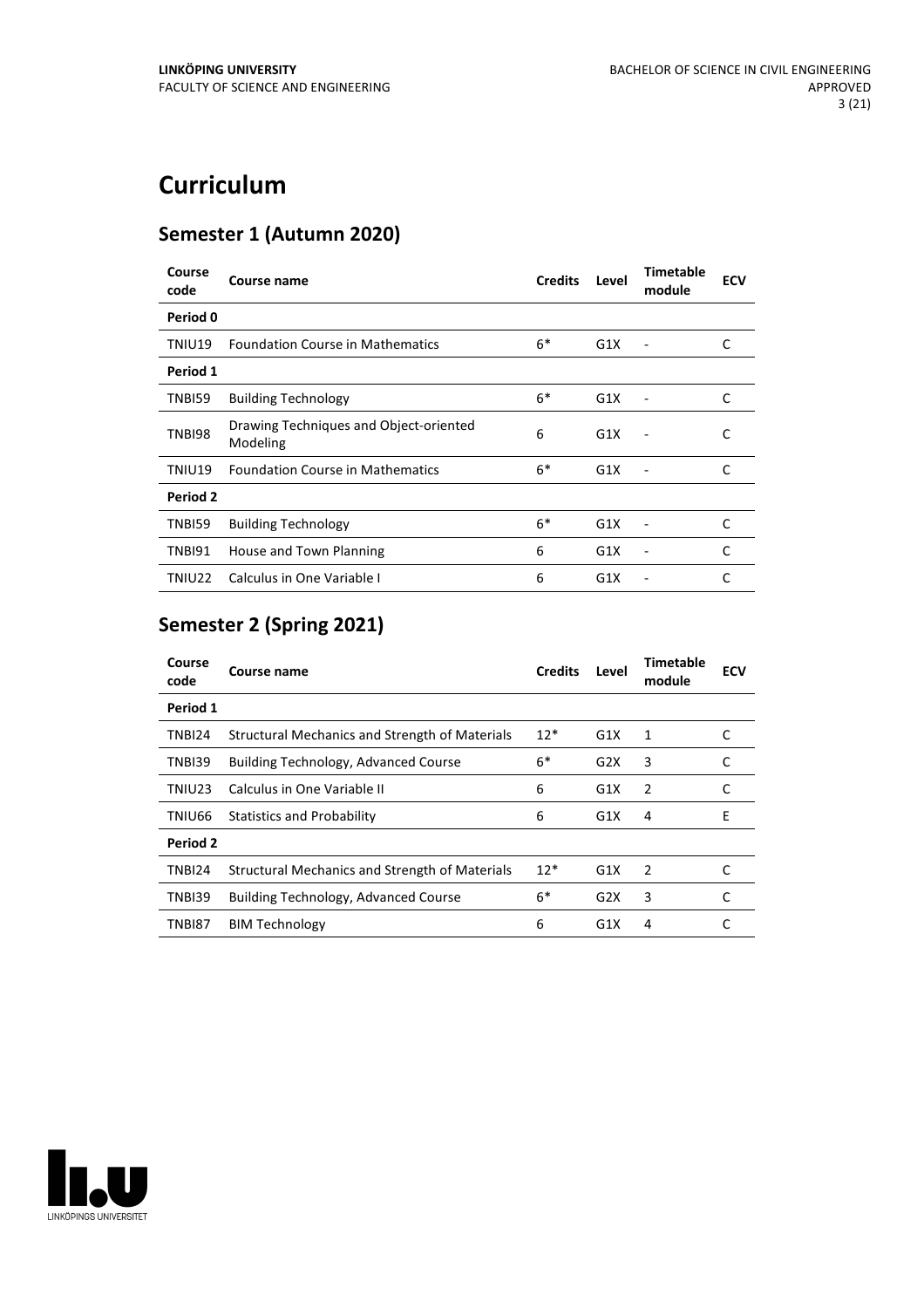# **Semester 3 (Autumn 2021)**

| Course<br>code | Course name              | <b>Credits</b> | Level | <b>Timetable</b><br>module | <b>ECV</b> |
|----------------|--------------------------|----------------|-------|----------------------------|------------|
| Period 1       |                          |                |       |                            |            |
| TNBJ01         | Geotechnology            | 6              | G1X   | 2/3                        | C          |
| TNBJ09         | <b>Timber Structures</b> | 4              | G1X   | 4                          | C          |
| TNIU75         | Linear Algebra           | 6              | G1X   | 1                          | C          |
| THIU01         | English                  | 4              | G1X   | 3                          | E          |
| Period 2       |                          |                |       |                            |            |
| TNBJ10         | <b>Steel Structures</b>  | 6              | G1X   | 4                          | C          |
| TNBJ11         | Civil Engineering        | 8              | G2X   | 1/3                        | C          |

# **Semester 4 (Spring 2022)**

| Course name                                            | <b>Credits</b> | Level | Timetable<br>module | <b>ECV</b> |
|--------------------------------------------------------|----------------|-------|---------------------|------------|
|                                                        |                |       |                     |            |
| <b>Environmental Engineering</b>                       | 6              | G1X   | -2                  |            |
| Water Supply and Wastewater Technology                 | 4              | G2X   | 3                   |            |
| Economy and organization in the construction<br>sector | 6              | G1X   | 1                   |            |
|                                                        |                |       |                     |            |
| Road Engineering                                       | 6              | G2X   | 4                   |            |
| <b>Concrete Structures</b>                             | 8              | G2X   | 1/2                 |            |
|                                                        |                |       |                     |            |

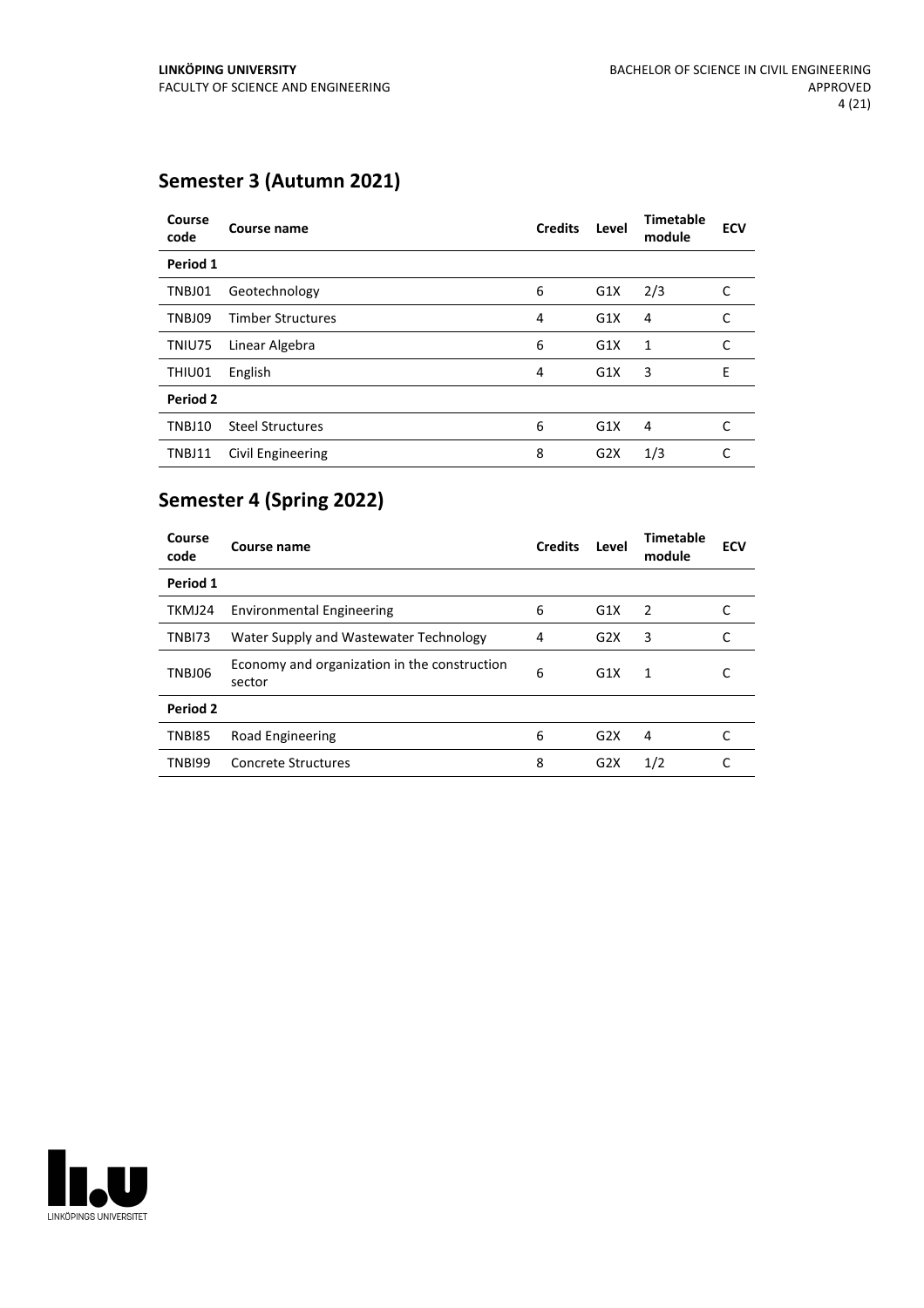# **Semester 5 (Autumn 2022)**

| Course<br>code  | <b>Course name</b>                      | <b>Credits</b> | Level | <b>Timetable</b><br>module | <b>ECV</b> |
|-----------------|-----------------------------------------|----------------|-------|----------------------------|------------|
| Period 1        |                                         |                |       |                            |            |
| TNBI61          | Civil and Commercial Law                | 4              | G1X   | $\overline{2}$             | C          |
| TNBI86          | <b>Production Engineering</b>           | $10*$          | G2X   | 1                          | C          |
| TGTU94          | <b>Technology and Ethics</b>            | 6              | G1X   | 4                          | E          |
| THIU01          | English                                 | 4              | G1X   | 3                          | E          |
| <b>TNA006</b>   | Calculus III                            | 6              | G1X   | 3                          | Е          |
| TNBI34          | <b>Computer Aided Building Design</b>   | $8*$           | G2X   | 4                          | E          |
| TNBJ03          | Digital building control                | 6              | G2X   | 4                          | E          |
| TNBJ13          | <b>Applied Construction Engineering</b> | 4              | G2X   | ÷                          | E          |
| <b>Period 2</b> |                                         |                |       |                            |            |
| TNBI86          | <b>Production Engineering</b>           | $10*$          | G2X   | 1                          | C          |
| TEIO29          | Leadership and Organisation             | 6              | G1X   | 2                          | E          |
| TNBI34          | <b>Computer Aided Building Design</b>   | $8*$           | G2X   | $\overline{2}$             | Е          |
| TNBJ04          | BIM project, part 1                     | 4              | G2X   | 3                          | E          |
| <b>TNK046</b>   | <b>Geographic Information Systems</b>   | 6              | G1X   | 4                          | Е          |

# **Semester 6 (Spring 2023)**

#### *Preliminary courses*

| Course<br>code | Course name                              | <b>Credits</b> | Level | <b>Timetable</b><br>module | <b>ECV</b> |
|----------------|------------------------------------------|----------------|-------|----------------------------|------------|
| Period 1       |                                          |                |       |                            |            |
| TNBJ14         | Scientific Method                        | 4              | G1X   | 4                          |            |
| <b>TNBI65</b>  | <b>Construction Logistics</b>            | 6              | G2X   | 3                          | E.         |
| <b>TNBI88</b>  | <b>Energy and Environmental Building</b> | 4              | G2X   | 1                          | F          |
| TNBJ05         | BIM project, part 2                      | 4              | G2X   | 1                          | Е          |
| Period 2       |                                          |                |       |                            |            |
| TQXX11         | Degree project - Bachelor's Thesis       | 16             | G2X   |                            |            |

ECV = Elective / Compulsory /Voluntary

\*The course is divided into several semesters and/or periods

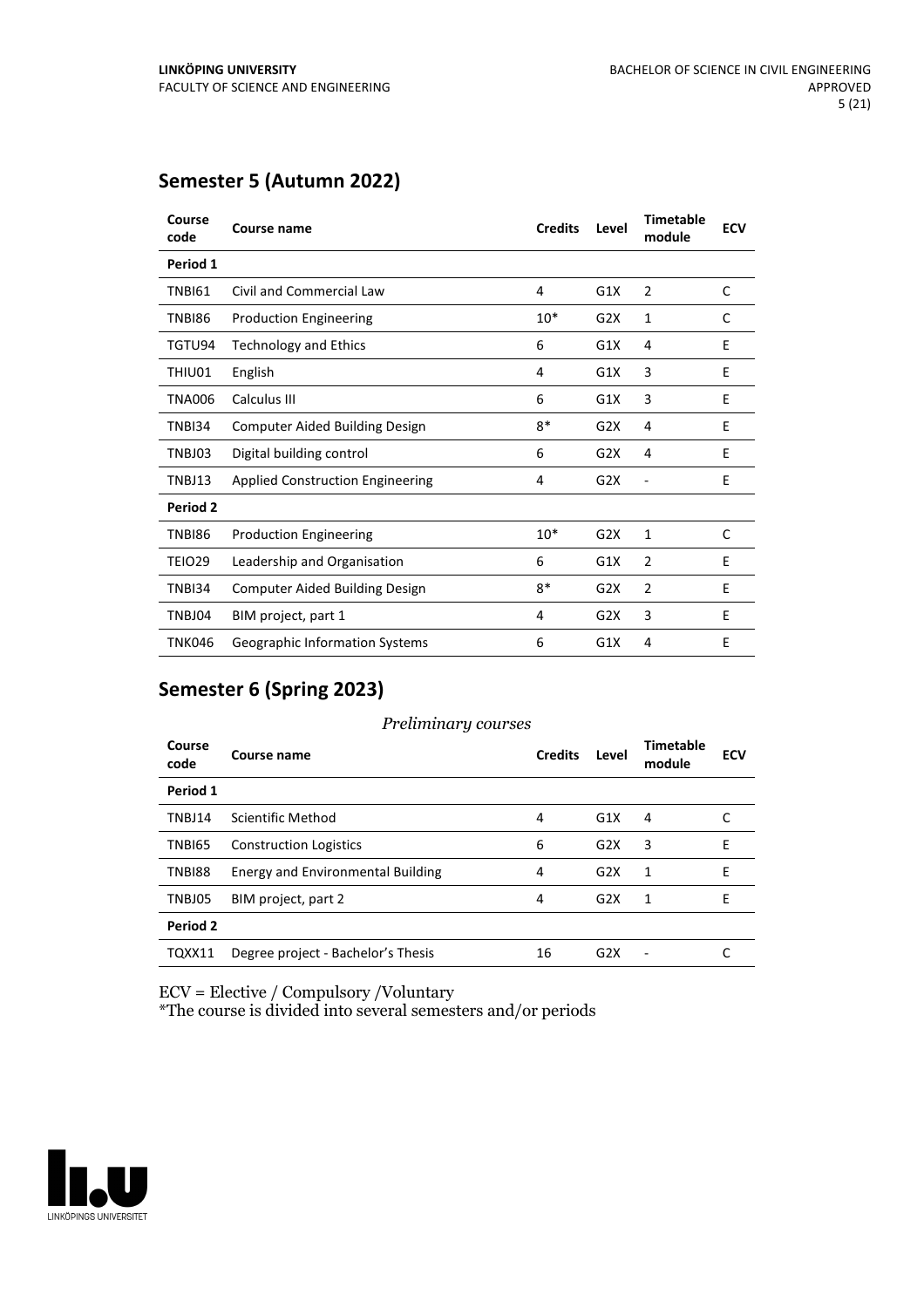# **Common rules**

## **Structure and organisation of study programmes**

The contents and design of the programmes are to be continuously revised such that new knowledge is integrated into courses and specialisations. Within one programme, several study specialisations or profiles may be available. The identities of the study specialisations or profiles and the regulations governing how these may be selected are given in the syllabus and curriculum for the particular field of study and programmes.

The structure and organisation of the programmes are to follow specified criteria that are summarised in the syllabus for each programme.

- 
- The syllabus defines the aims of the study programme.<br>• The curriculum, which constitutes one part of the syllabus for the field of study, gives details of the terms in which the various courses have been
- The course syllabus specifies, among other things, the aim and contents of the course, and the prior knowledge that a student must have, in addition to the admission requirements for the programme, in order to be able to benefit from the course.

## **Qualification requirements**

The qualification requirements specified in the Higher Education Ordinance 2007 apply to students admitted after 1 July 2007. A student who has completed components of a programme after 1 July 2007 has the right to be assessed with respect to the qualification requirements specified by the Higher Education Ordinance 2007. In addition, local regulations laid down by the faculty boards and university board apply, see

http://styrdokument.liu.se/Regelsamling/Innehall/Utbildning\_pa\_grund-och\_avancerad\_niva/Examina.

Higher Education Act Chapter 1, Section 8:

First-cycle courses and study programmes are to develop:

- the ability to make independent and critical assessments
- the ability to identify, formulate and solve problems autonomously, and
- the preparedness to deal with changes in working life.

In addition to knowledge and skills in their field of study, students shall develop the ability to:

- gather and interpret information at a scholarly level
- stay abreast of the development of knowledge, and
- communicate their knowledge to others, including those who lack specialist knowledge in the field.

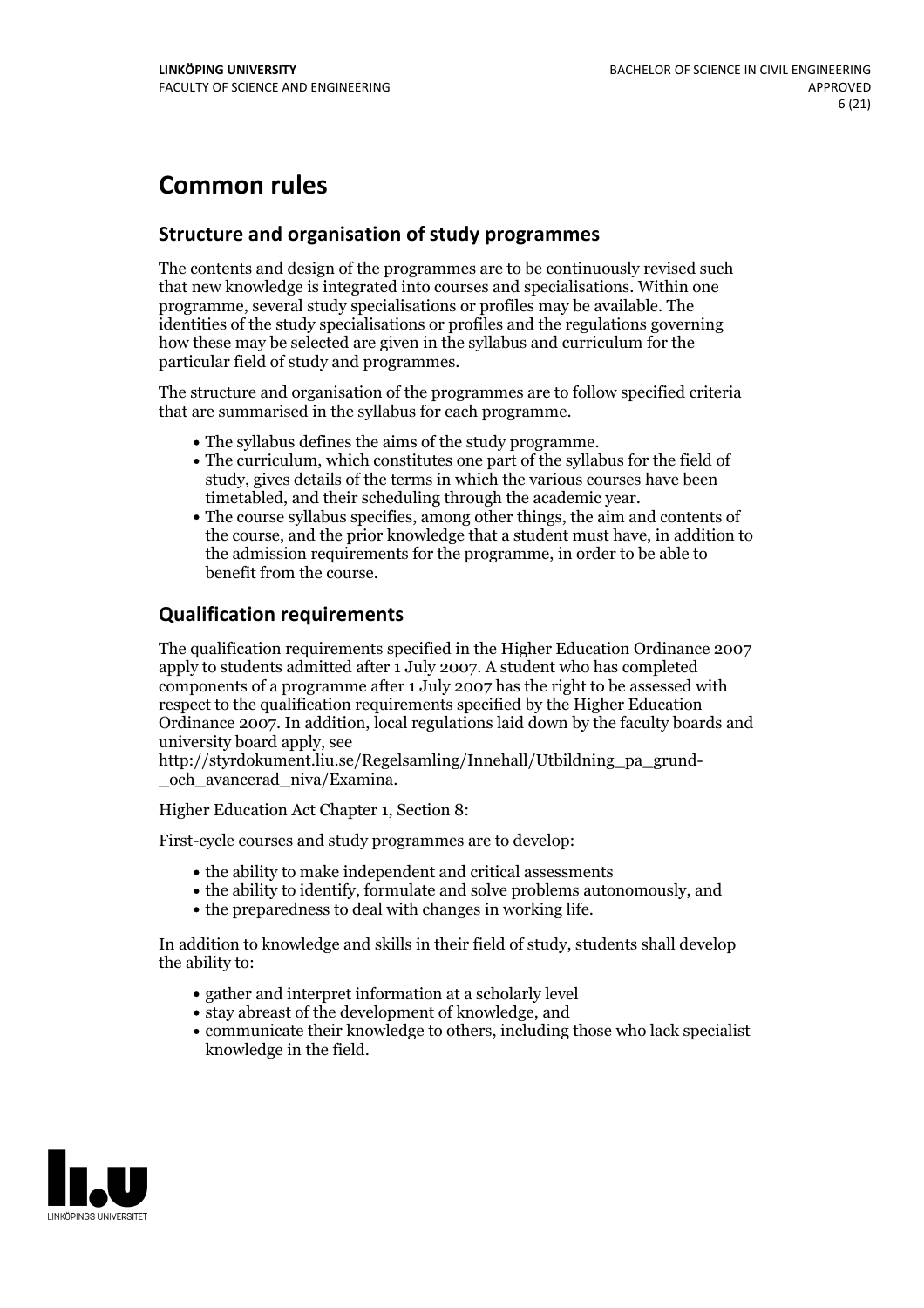# **Qualifications within a study programme**

Qualification requirements that are specific to a study programme are given in the syllabus for that programme.

# **Admission requirements and matriculation and postponement of matriculation**

A person who has been accepted for a study programme is to start their studies (matriculate) in the term that is specified in the decision about admission. The date and location of the compulsory matriculation procedure will be communicated to those admitted to the first term of the programme.

Regulations concerning admission requirements, matriculation and postponement of matriculation have been laid down in the admission regulations for Linköping University, http://styrdokument.liu.se/Regelsamling/VisaBeslut/622645.

## **Admission to a later part of a programme**

Admission to a part of a study programme is used here to refer to admission with the purpose of completing the programme and taking a degree. Admission to a later part of a programme may take place only if sufficient resources and space on the programme are available. Furthermore, the applicant must satisfy the entry requirements for the relevant term of the programme, as specified in http://styrdokument.liu.se/Regelsamling/Innehall/Utbildning\_pa\_grund- \_och\_avancerad\_niva/Tekniska\_fakulteten.

# **Interruption in studies**

Notification of an interruption in studies is to be made through a web form, https://www.lith.liu.se/for-studenter/anmalan-studieuppehall?l=en. If such a notification is not made and if the student does not do a course registration during the first term during which the interruption is to take place, the interruption will be considered to be a withdrawal. An interruption in studies must cover a complete term, and notification of interruptions can be given for a maximum of two consecutive terms. Notification of resumption of studies is to take place at the course registration for the term that follows the interruption.

A student who is taking an interruption in studies may during this period retake examinations. The student is responsible that registration for courses is carried out at the correct times in preparation for the resumption of studies.

# **Withdrawal from a study programme**

A student who wishes to withdraw from a study programme must notify the study guidance counsellor. A student who leaves the studies without giving notification of an interruption in study and who fails to register on a course for the immediately subsequent term is considered to have withdrawn. A student who has

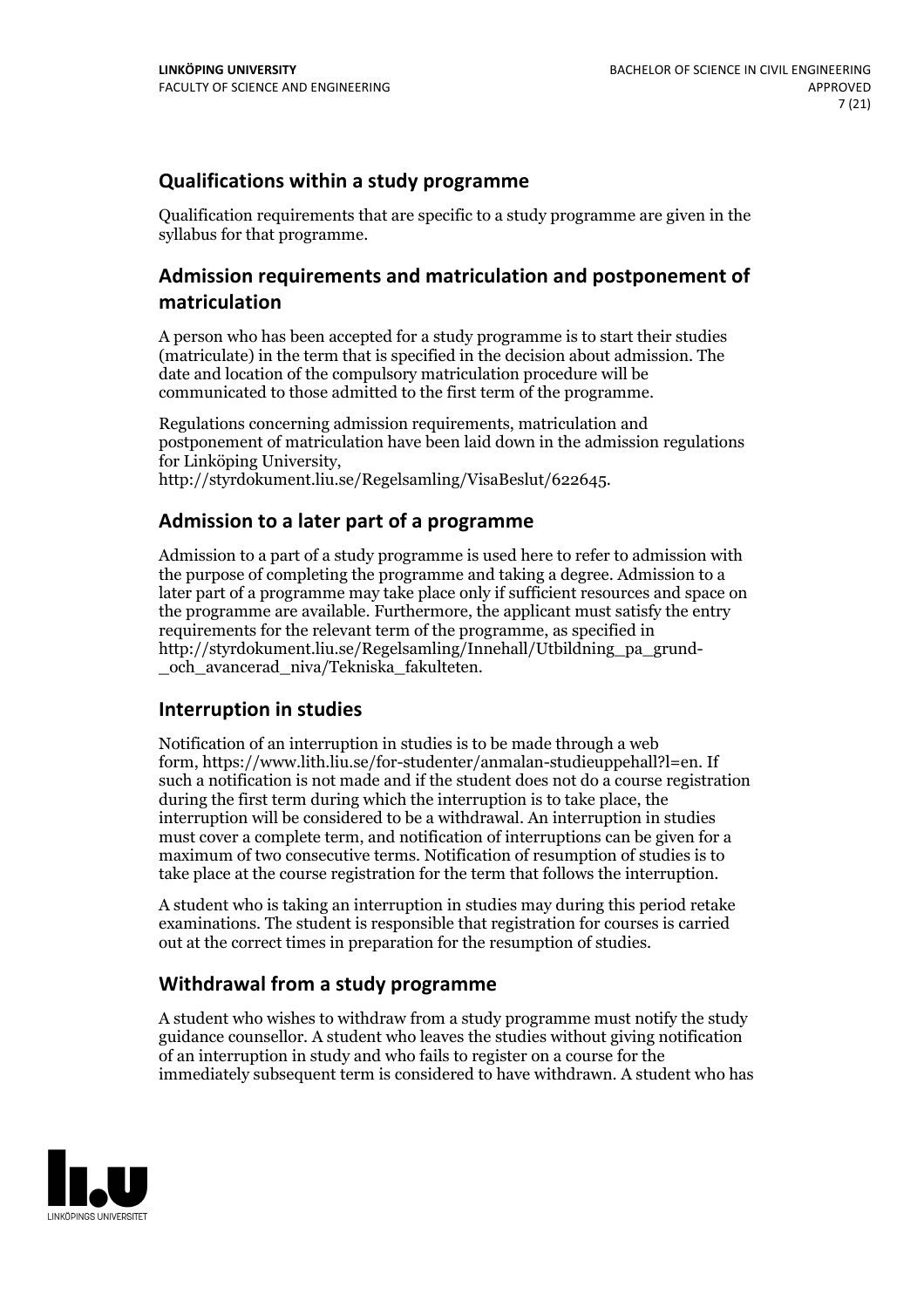withdrawn may return to the study programme if a vacancy is available that is not required for students returning after an interruption in study, and not required for students who are changing their location of study and/or study programme.

## **Courses within a study programme**

The curriculum for the various years of a study programme specify which courses are mandatory  $(m)$ , elective (e) and voluntary  $(v)$ . If a student wishes to study a different combination than the one specified in the curriculum, an application must be made to the board of studies.

#### **Voluntarycourses**

The course specified as voluntary (labelled with "v") in the programme syllabus are assessed solely as voluntary courses, and credits from these may not contribute to the requirements for a degree.

### **Courses from another study programme orthird-cycle courses**

To include courses in a degree from another study programme or third-cycle courses, the student need to apply to and be granted this from the board of studies. If such a decision is not taken, such courses are regarded as voluntary courses.

When selecting a course from another programme, the admission requirements specified in the course syllabus must be satisfied.

Admission is granted to the extent that resources allow, provided that places are available on the course.

Admission to third-cycle courses requires studies at Master's level, i.e. year 4-5 or admitted to a Master's programme. Information can be obtained from the relevant director of advanced studies.

#### **Students taking a master's programme in engineering**

Students taking a master's programme in engineering can apply to take courses given in Term 7 and later terms of the programme from all engineering master's programmes. Admission to courses at Term 7 or higher requires the possession of at least 150 credits within the programme to which the student has been admitted.

#### **Students taking a Bachelor of Science (Engineering)**

Students taking Bachelor of Science (Engineering) degrees may apply to take courses specified in the programme syllabuses of all Bachelor of Science (Engineering) programmes.

#### **Students taking a Bachelor of Science**

Students taking Bachelor of Science degrees may apply to take courses specified in the programme syllabuses of all Bachelor of Science programmes.

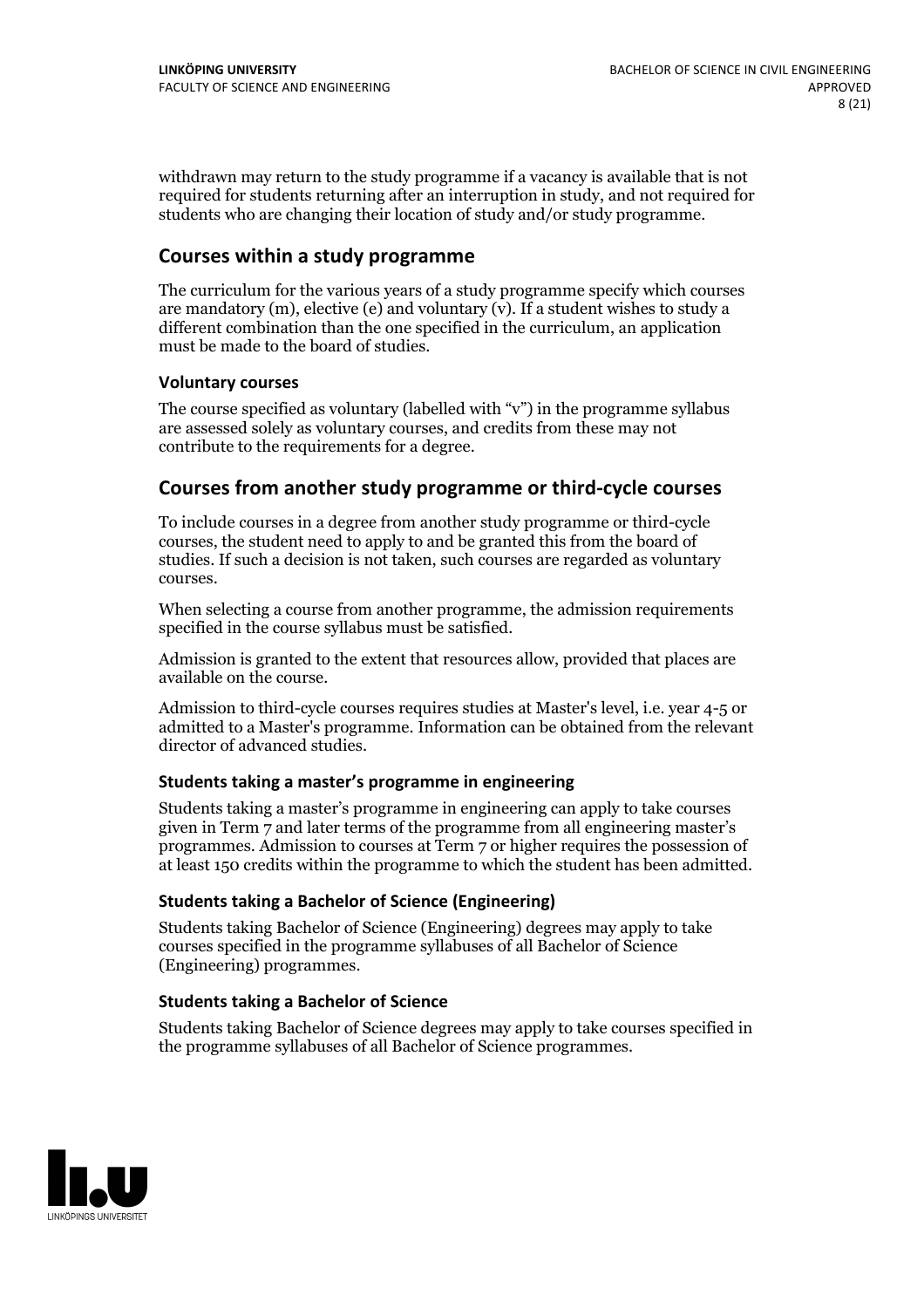# **Single-subject courses, courses from other faculties, or other Higher Education Institutions**

To include single-subject courses, courses from another faculty, or courses from other Higher Education Institutions in a degree, the student need to apply to and be granted this from the board of studies.

## **Registration for programme courses**

Registration for courses that are given as part of a study programme must be made during the specified period, which has been preliminarily set to 1-10 April for the autumn term, and 1-10 October for the spring term. Information about course registration is published on the Study councellors webpages or in programme rooms, sent to students by email, and disseminated at scheduled information meetings.

### **Registration for programme courses as single-subject courses**

Admission to a programme course as a single-subject subject course may take place only if sufficient resources and space on the course are available. Furthermore, the applicant must satisfy the entry requirements for the relevant course.

In the event of a scarcity of resources, the board of LiTH can decide to limit the possibilities of taking courses that are part of a programme as freestanding courses.

# **Study planning**

Students who require support in planning their continued studies can contact the study guidance counsellor of the programme. Study planning involves the student and the study guidance counsellor together drawing up an individual plan for studies during the subsequent term. The individual plan may allow the student to deviate from the general curriculum.

Completed first-cycle courses are a precondition for successful studies at more advanced levels. For this reason, study planning is based on giving priority to courses from earlier years of study that have not been completed. If further capacity is available, new courses may be taken.

Study planning takes place on a regular basis if the student:

- does not satisfy the requirements for progression to later terms. In order for a student to be able to participate in courses from later years in such cases, a decision of exemption is required.<br>
• does not satisfy the requirements for starting a degree project.
- 

Other situations in which study planning may be required:

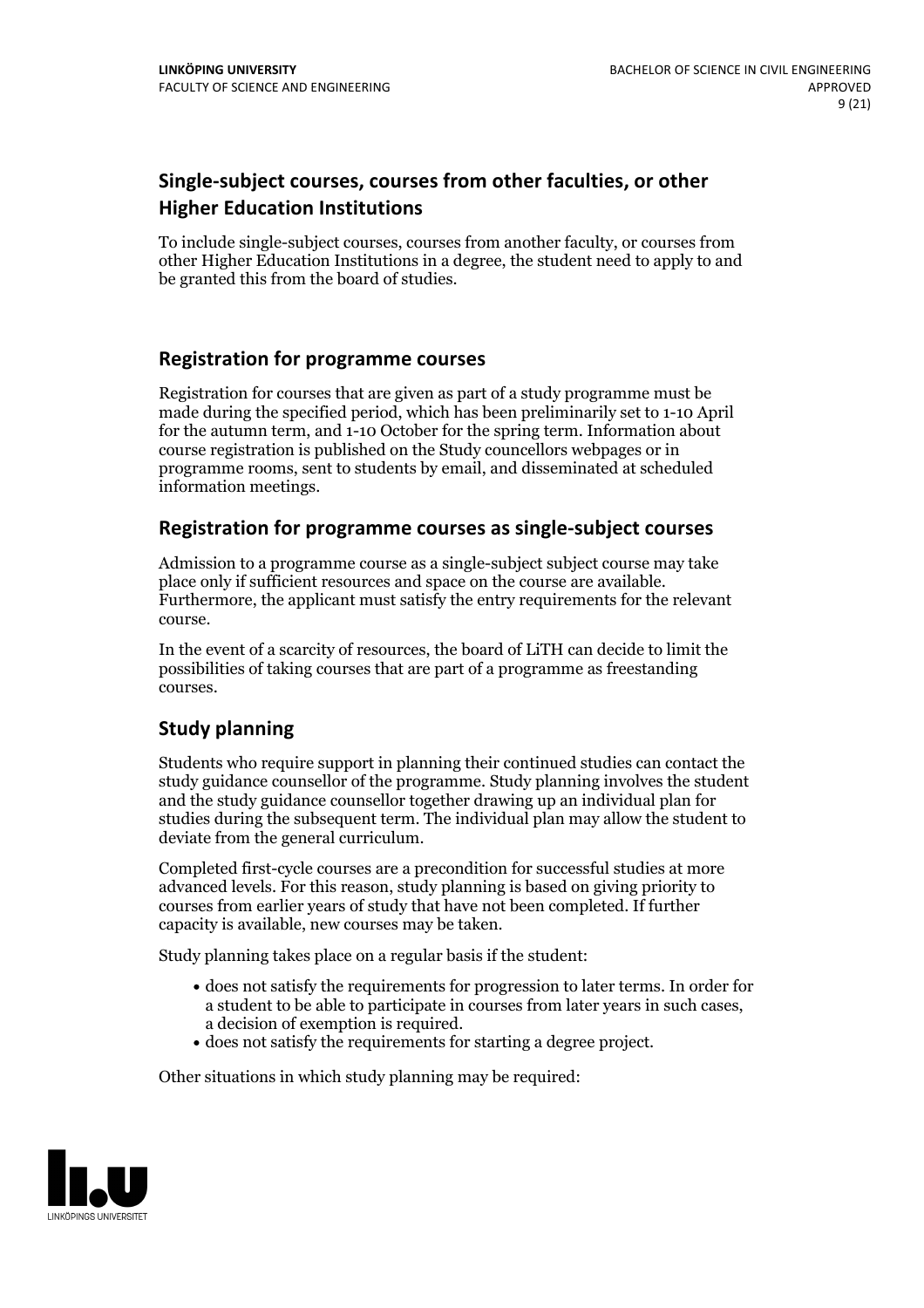- A student has fallen behind during the early part of a study programme and
- has failed to complete several courses.<br>• A student has not satisfied the entry requirements for a degree project<br>before term 6 of an engineering degree.
- A student has applied for admission to a later part of a programme.<br>• Studies have been carried out abroad.<br>• A study programme is to be resumed after an interruption.
- 
- 

In these cases the study guidance counsellor supports the student in planning the continued studies, also in situations in which the student can register for the relevant courses without the need for a special decision for the continued studies.

# **Part of education abroad**

Students can exchange study at LiTH for study at an institute of higher education abroad, and/or work on a degree project abroad.

In the event that study (courses) at LiTH are exchanged for study abroad, the faculty programme director is responsible for a decision about a preliminary individual study plan, which is to be drawn up in advance. After the exchange, the student apply to credit completed courses from the exchange into their degree. The guideline for credit assessment in an exchange is that the courses should be in line with the program's orientation.

Regulations for entry requirements, ranking and nomination for study abroad through LiTH's exchange agreements and for the compulsory study abroad period within Ii (Industrial Engineering and Management – International) and Yi (Applied Physics and Electrical Engineering – International) can be found at: http://styrdokument.liu.se/Regelsamling/Innehall/Utbildning\_pa\_grund- \_och\_avancerad\_niva/Tekniska\_fakulteten.

# **Course syllabus**

A syllabus must be established for each course. The syllabus specifies the aim and contents of the course, and the prior knowledge that a student must have in order to be able to benefit from the course.

# **Timetabling**

Courses are timetabled after a decision has been made for this course concerning its assignment to a timetable module.

#### **Interrupting a course**

The vice-chancellor's decision concerning regulations for registration, deregistration and reporting results (Dnr LiU-2015-01241) states that interruptions in study are to be recorded in Ladok. Thus, all students who do not participate in a course for which they have registered must record the interruption, such that the registration on the course can be removed.

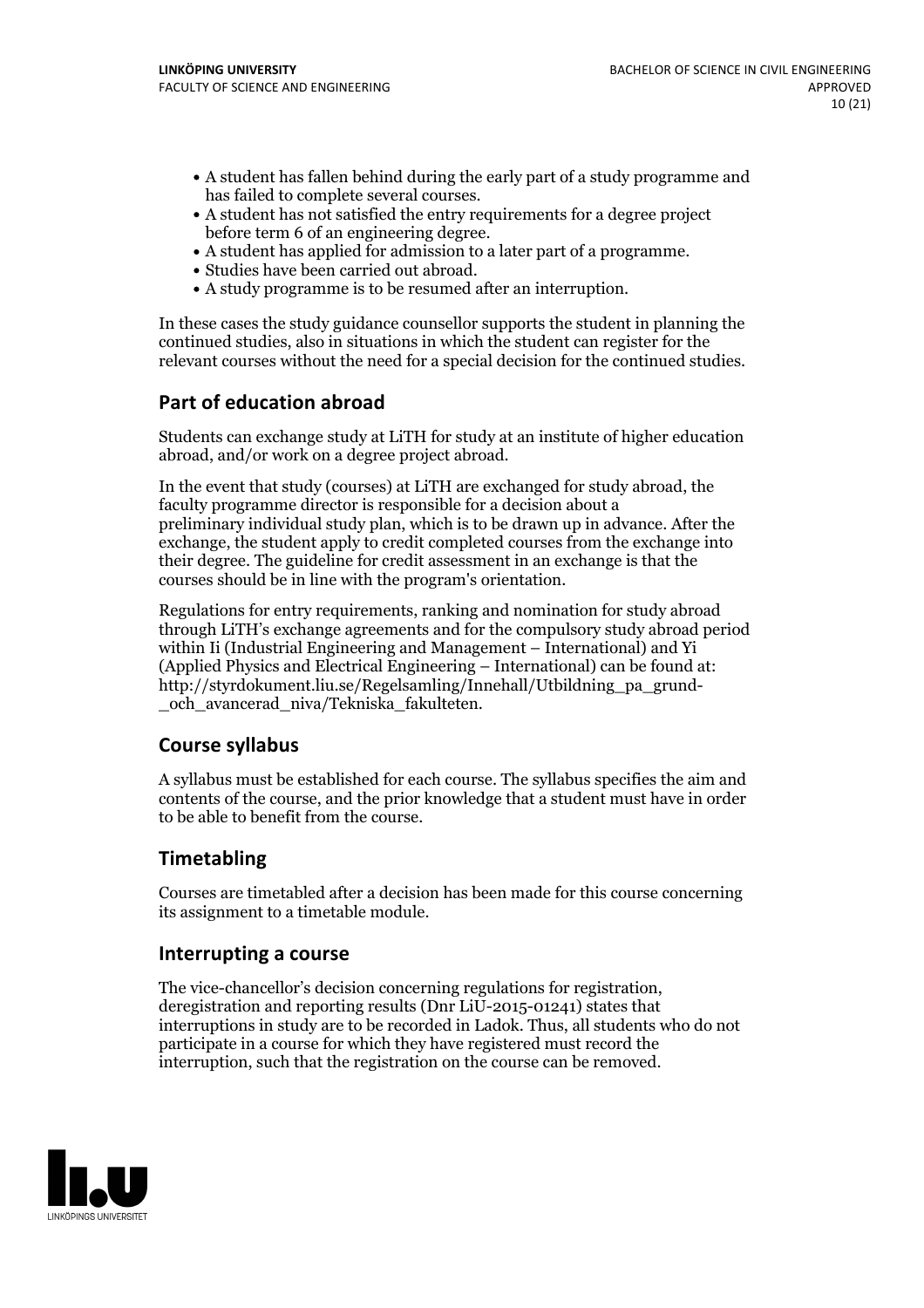Deregistration from a course is carried out using a web-based form: https://www.lith.liu.se/for-studenter/kurskomplettering?l=en.

## **Cancelled courses**

Courses with few participants (fewer than 10) may be cancelled or organised in a manner that differs from that stated in the course syllabus. The Dean is to deliberate and decide whether a course is to be cancelled or changed from the course syllabus.

### **Guidelines relatingto examinations and examiners**

For details, see Guidelines for education and examination for first-cycle and second-cycle education at Linköping University, http://styrdokument.liu.se/Regelsamling/VisaBeslut/917592.

An examiner must be employed as a teacher at LiU according to the LiU Regulations for Appointments

(https://styrdokument.liu.se/Regelsamling/VisaBeslut/622784). For courses in second-cycle, the following teachers can be appointed as examiner: Professor (including Adjunct and Visiting Professor), Associate Professor (including Adjunct), Senior Lecturer (including Adjunct and Visiting Senior Lecturer), Research Fellow, or Postdoc. For courses in first-cycle, Assistant Lecturer (including Adjunct and Visiting Assistant Lecturer) can also be appointed as examiner in addition to those listed for second-cycle courses. In exceptional cases, a Part-time Lecturer can also be appointed as an examiner at both first- and second cycle, see Delegation of authority for the Board of Faculty of Science and Engineering.

# **Forms of examination**

#### **Examination**

Written and oral examinations are held at least three times a year: once immediately after the end of the course, once in August, and once (usually) in one of the re-examination periods. Examinations held at other times are to follow a decision of the board of studies.

Principles for examination scheduling for courses that follow the study periods:

- courses given in VT1 are examined for the first time in March, with re-examination in June and August
- courses given in VT2 are examined for the first time in May, with re-examination in August and October
- courses given in HT1 are examined for the first time in October, with re-examination in January and August
- courses given in HT2 are examined for the first time in January, with re-examination in March and in August.

The examination schedule is based on the structure of timetable modules, but

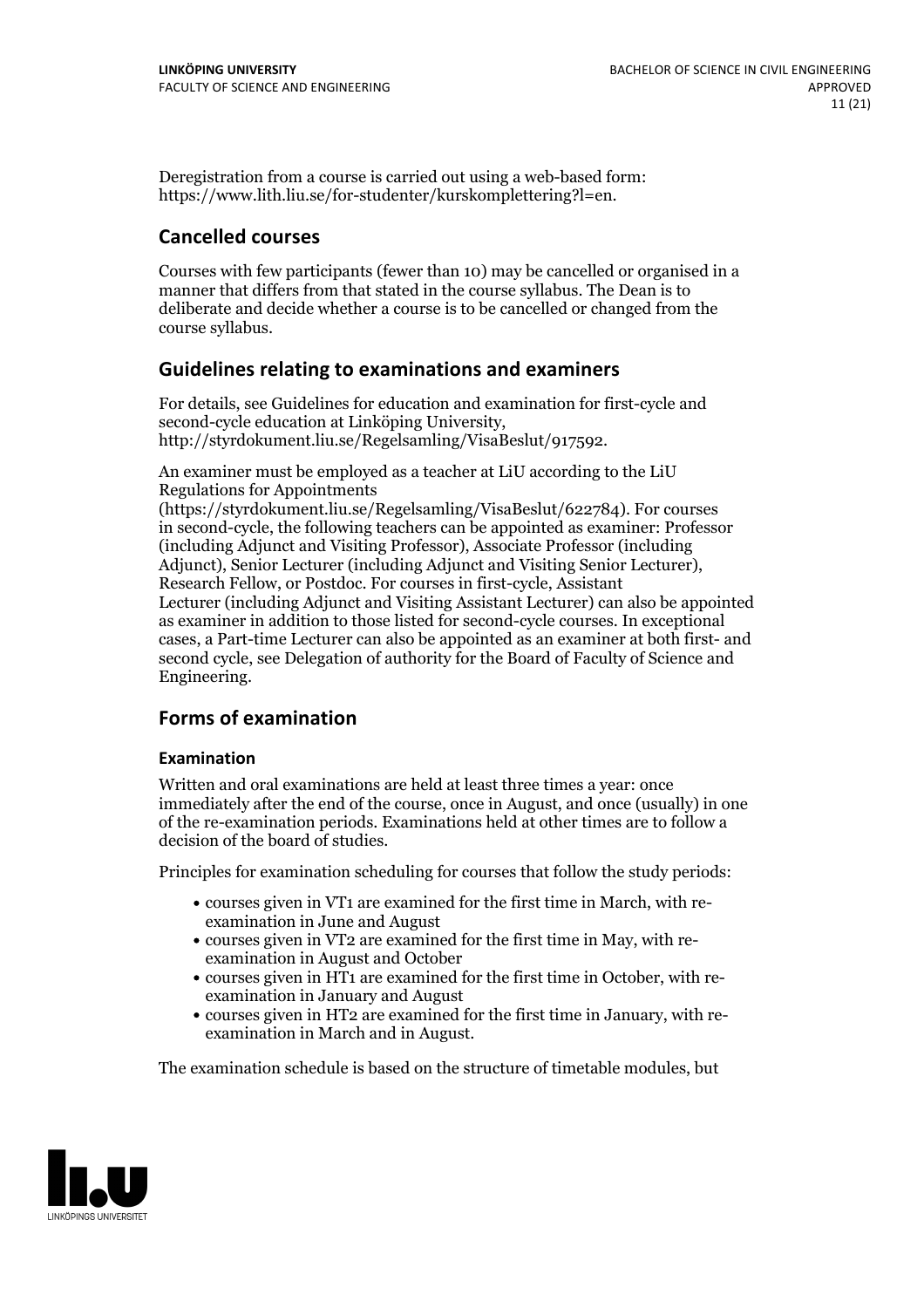there may be deviations from this, mainly in the case of courses that are studied and examined for several programmes and in lower grades (i.e. 1 and 2).

Examinations for courses that the board of studies has decided are to be held in alternate years are held three times during the school year in which the course is given according to the principles stated above.

Examinations for courses that are cancelled or rescheduled such that they are not given in one or several years are held three times during the year that immediately follows the course, with examination scheduling that corresponds to the scheduling that was in force before the course was cancelled or rescheduled.

When a course is given for the last time, the regular examination and two re-<br>examinations will be offered. Thereafter, examinations are phased out by offering three examinations during the following academic year at the same times as the examinations in any substitute course. If there is no substitute course, three examinations will be offered during re-examination periods during the following academic year. Other examination times are decided by the board of studies. In all cases above, the examination is also offered one more time during the academic year after the following, unless the board of studies decides otherwise.

If a course is given during several periods of the year (for programmes, or on different occasions for different programmes) the board or boards of studies determine together the scheduling and frequency of re-examination occasions.

#### **Registration for examination**

In order to take an examination, a student must register in advance at the Student Portal during the registration period, which opens 30 days before the date of the examination and closes 10 days before it. Candidates are informed of the location of the examination by email, four days in advance. Students who have not registered for an examination run the risk of being refused admittance to the examination, if space is not available.

Symbols used in the examination registration system:

\*\* denotes that the examination is being given for the penultimate time.

\* denotes that the examination is being given for the last time.

#### **Code of conduct for students during examinations**

Details are given in a decision in the university's rule book: http://styrdokument.liu.se/Regelsamling/VisaBeslut/622682.

#### **Retakes for higher grade**

Students at the Institute of Technology at LiU have the right to retake written examinations and computer-based examinations in an attempt to achieve a higher grade. This is valid for all examination components with code "TEN" and "DAT". The same right may not be exercised for other examination components, unless otherwise specified in the course syllabus.

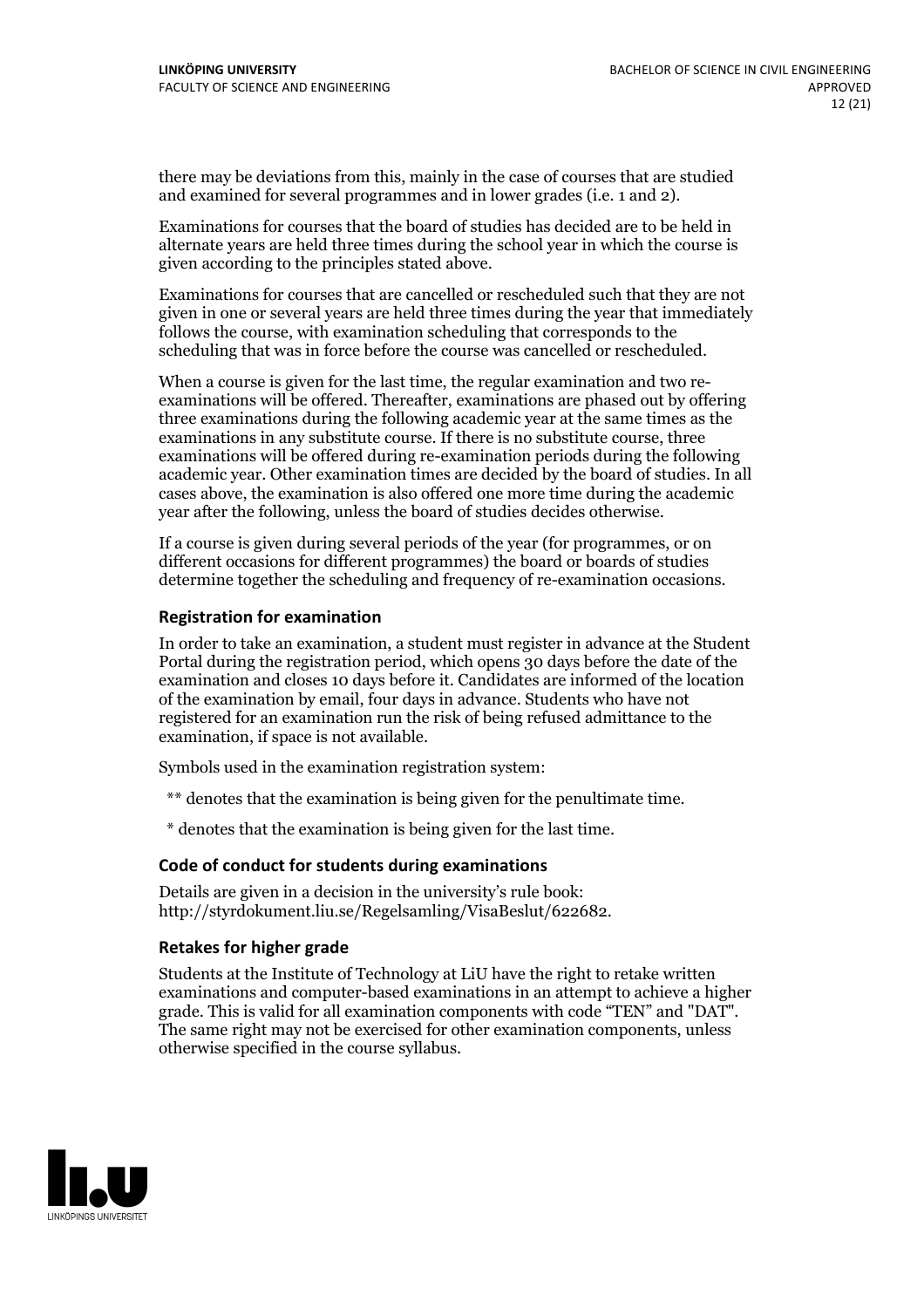A retake is not possible on courses that are included in an issued degree diploma.

#### **Retakes of other forms of examination**

Regulations concerning retakes of other forms of examination than written examinations and computer-based examinations are given in the LiU guidelines for examinations and examiners, http://styrdokument.liu.se/Regelsamling/VisaBeslut/917592.

#### **Plagiarism**

For examinations that involve the writing of reports, in cases in which it can be assumed that the student has had access to other sources (such as during project work, writing essays, etc.), the material submitted must be prepared in accordance with principles for acceptable practice when referring to sources (references or quotations for which the source is specified) when the text, images, ideas, data, etc. of other people are used. It is also to be made clear whether the author has reused his or her own text, images, ideas, data, etc. from previous examinations, such as degree projects, project reports, etc. (this is sometimes known as "self- plagiarism").

A failure to specify such sources may be regarded as attempted deception during examination.

#### **Attempts to cheat**

In the event of <sup>a</sup> suspected attempt by <sup>a</sup> student to cheat during an examination, or when study performance is to be assessed as specified in Chapter <sup>10</sup> of the Higher Education Ordinance, the examiner is to report this to the disciplinary board of the university. Possible consequences for the student are suspension from study and a formal warning. More information is available at https://www.student.liu.se/studenttjanster/lagar-regler-rattigheter?l=en.

#### **Grades**

The grades that are preferably to be used are Fail (U), Pass (3), Pass not without distinction  $(4)$  and Pass with distinction  $(5)$ .

- 1. Grades U, 3, 4, 5 are to be awarded for courses that have written
- examinations. 2. Grades Fail (U) and Pass (G) may be awarded for courses with <sup>a</sup> large degree of practical components such as laboratory work, project work and group work. 3. Grades Fail (U) and Pass (G) are to be used for degree projects and other
- independent work.

#### **Examination components**

- 1. Grades U, 3, 4, <sup>5</sup> are to be awarded for written examinations (TEN). 2. Examination components for which the grades Fail (U) and Pass (G) may be
- awarded are laboratory work (LAB), project work (PRA), preparatory written examination (KTR), oral examination (MUN), computer-based examination (DAT), home assignment (HEM), and assignment (UPG).

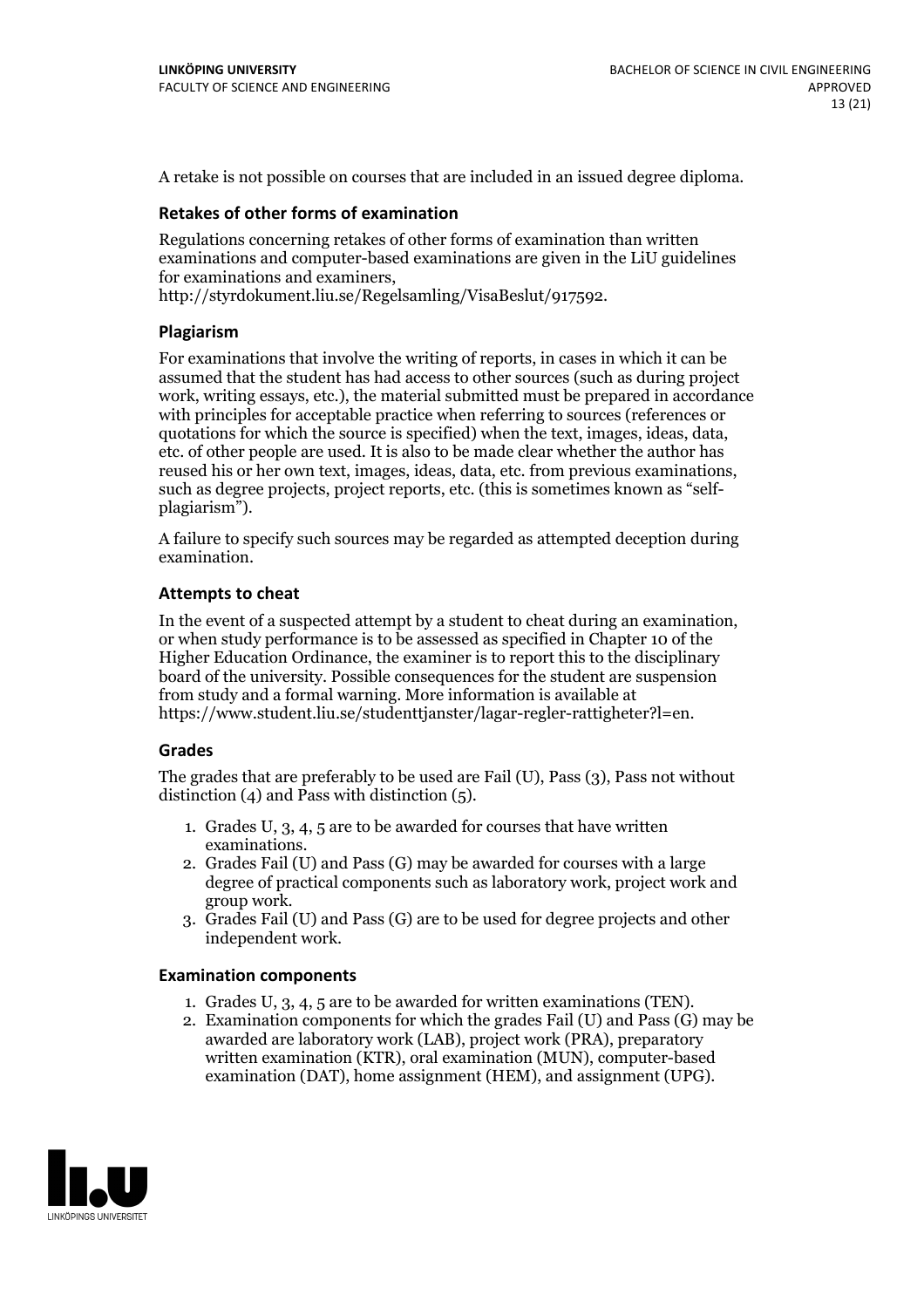- 3. Students receive grades either Fail (U) or Pass (G) for other examination components in which the examination criteria are satisfied principally through active attendance such as other examination (ANN), tutorial group (BAS) or examination item (MOM). 4. Grades Fail (U) and Pass (G) are to be used for the examination
- components Opposition (OPPO) and Attendance at thesis presentation (AUSK) (i.e. part of the degree project).

For mandatory components, the following applies: If special circumstances prevail, and if it is possible with consideration of the nature ofthe compulsory component, the examiner may decide to replace the compulsory component with another equivalent component. (In accordance with the LiU Guidelines for education and examination for first-cycle and second-cycle education at Linköping University, http://styrdokument.liu.se/Regelsamling/VisaBeslut/917592).

For written examinations, the following applies: If the LiU coordinator for students with disabilities has granted a student the right to an adapted examination for a written examination in an examination hall, the student has the right to it. If the coordinator has instead recommended for the student an adapted examination or alternative form of examination, the examiner may grant this if the examiner assesses that it is possible, based on consideration of the course objectives. (In accordance with the LiU Guidelines for education and examination for first-cycle and second-cycle education at Linköping University, http://styrdokument.liu.se/Regelsamling/VisaBeslut/917592).

The examination results for a student are reported at the relevant department.

# **Regulations (applyto LiU in its entirety)**

The university is a government agency whose operations are regulated by legislation and ordinances, which include the Higher Education Act and the Higher Education Ordinance. In addition to legislation and ordinances, operations are subject to several policy documents. The Linköping University rule book collects currently valid decisions of a regulatory nature taken by the university board, the vice-chancellor and faculty/department boards.

LiU's rule book for education at first-cycle and second-cycle levels is available at http://styrdokument.liu.se/Regelsamling/Innehall/Utbildning\_pa\_grund- \_och\_avancerad\_niva.

# **Degree projects for Bachelor of Science in Engineering, Bachelor of Science (Technology), Bachelor of Science, Bachelor of Arts, and Bachelor without prefix**

General provisions for the degree project are given here. The appropriate board of studies can provide further, programme-specific regulations, which are given in the programme syllabus and/or the course syllabus for the degree project. Information and links to course syllabuses, registration, reflection documents, etc.

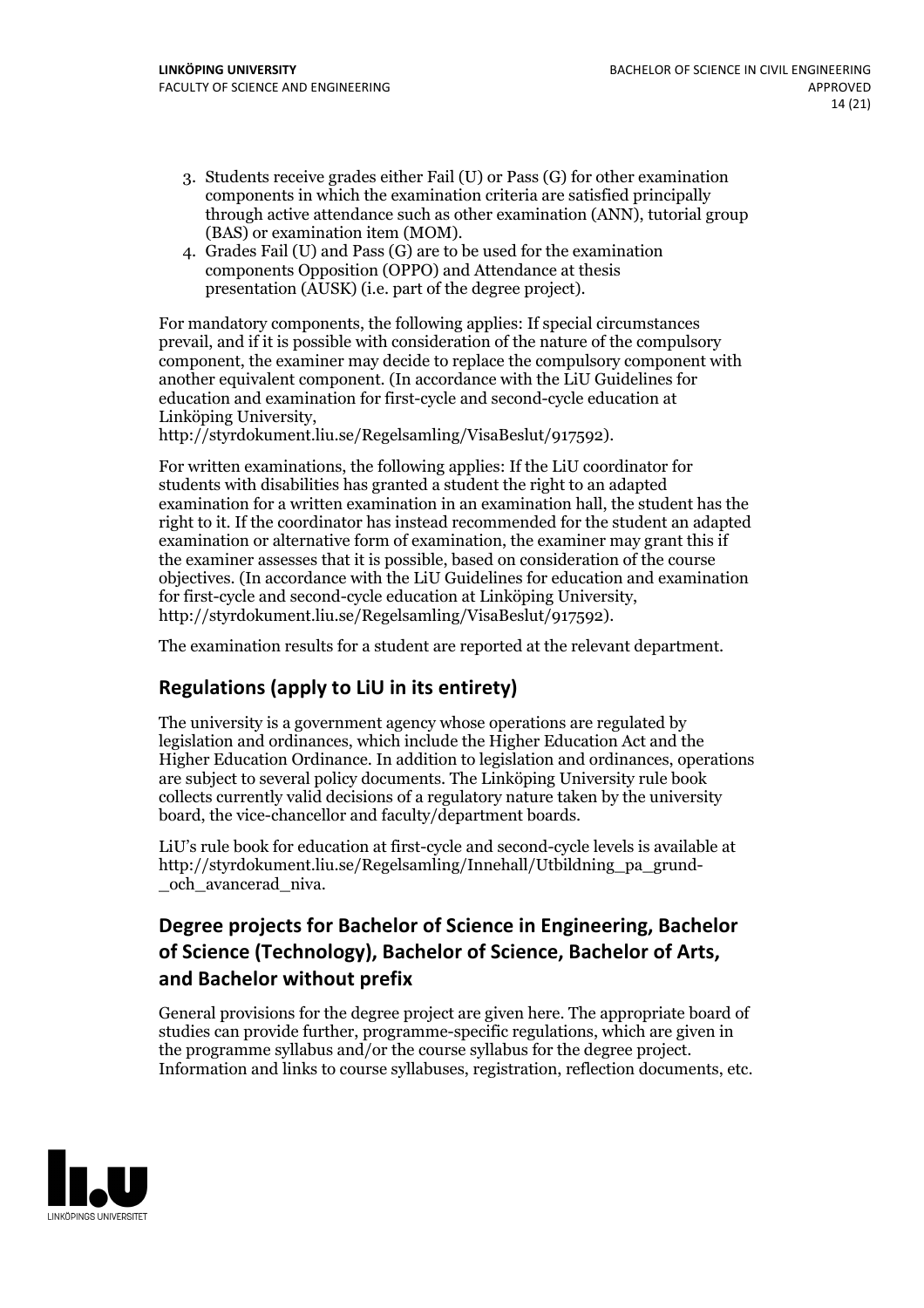can be found at https://www.lith.liu.se/examensarbete/examensarbete?l=en.

#### **General provisions**

To be awarded the degree of Bachelor of Science in Engineering, Bachelor of Science (Technology), Bachelor of Science, Bachelor of Arts or Bachelor without prefix it is required that the student has completed a degree project and achieved the Pass grade for it. The components of the degree project are described in the relevant course syllabus.

#### **Aim**

The aim of the degree project is described in the relevant course syllabus, https://www.lith.liu.se/examensarbete/examensarbete?l=en. Links to the course syllabuses are found under the headings Högskoleingenjörsutbildning (only in Swedish) and/or Kandidatutbildning (only in Swedish)..

#### **Extent**

Requirements for the extent of the degree project for each type of degree are given in the syllabus of the study programme.

#### **Locations for a degree project**

The work is carried out in the form of:

- an internal degree project located at one of the participating departments at LiU
- an external degree project located at, for example, a company, government agency, or other organisation in Sweden or abroad, that an examiner has assessed to be competent to manage a degree project that satisfies the requirements
- a degree project within an exchange agreement in association with study abroad, whereby all study results are to be credited to the student by the relevant board of studies.

The main subject areas that are permitted within each study programme are described in the programme syllabus. Any individual subjects that may be relevant to the main subject area are to be determined by the relevant board of studies.

The examiner for a degree project within a certain subject area are determined by the board of studies that is responsible for general degrees within the main subject area. An up-to-date list is given

at https://www.lith.liu.se/examensarbete/examensarbete?l=en.

#### **Degree projects within agreements relatingto study abroad**

During study abroad that takes place within the framework of an agreement, the provisions of the host institute relating to degree projects are applied. The student is to consult the board of studies and together ensure that the proposed degree project is carried out in a main subject area that is permitted within the study programme. Approved main subject areas for degree projects are specified in the syllabus for the relevant programme.

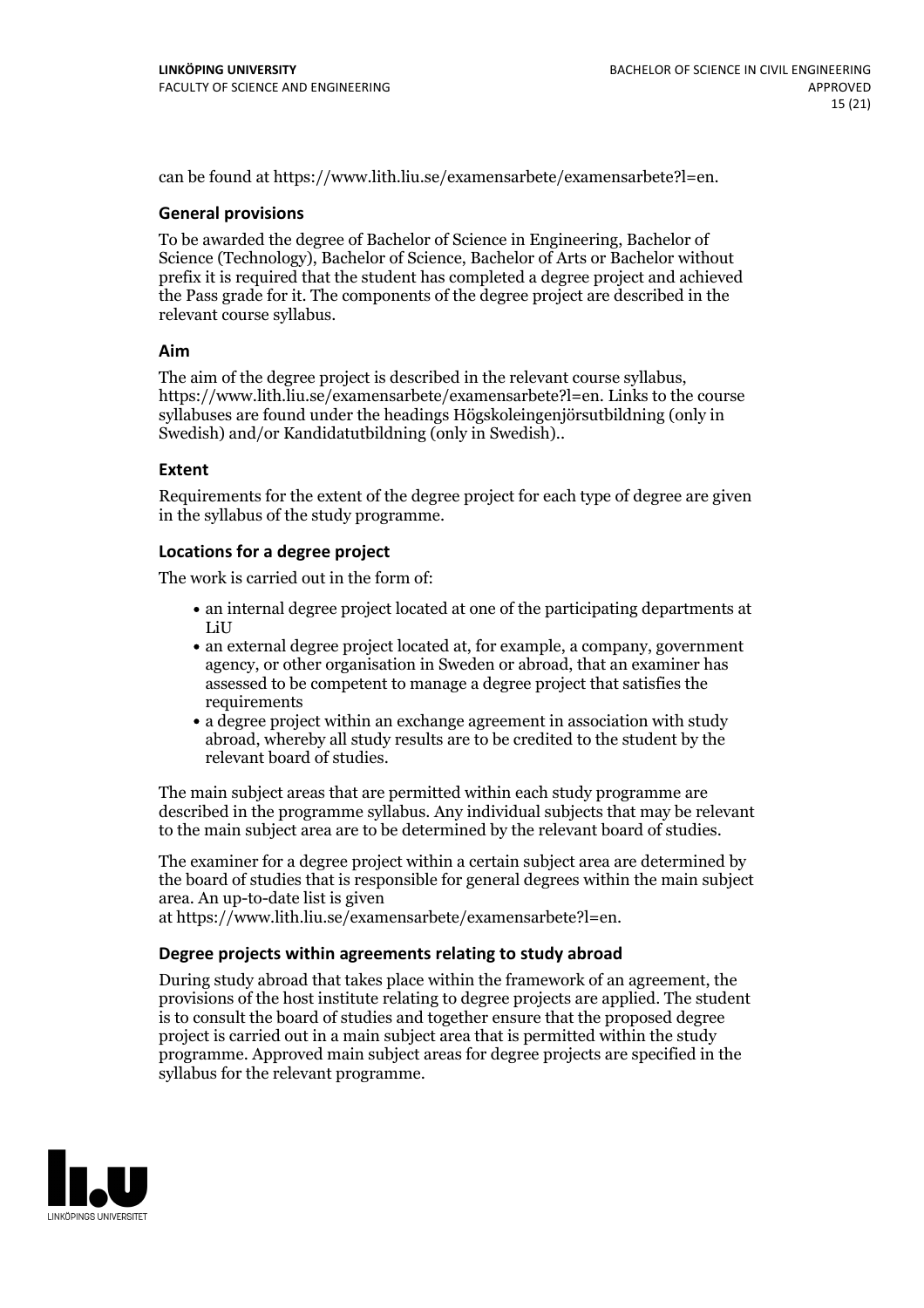A certificate confirming that the degree project has been approved and a copy of the degree project report (in PDF format) are to be submitted to the relevant board of studies.

#### **Selection of degree project**

A degree project is to be selected in consultation with an examiner, who is also responsible that the specialisation, extent and level of the project satisfy the requirements specified in LiTH regulations.

In cases in which issues relating to work-related copyright, patenting or remuneration may arise, provisions governing these should be established in advance. A student working on a degree project may sign a confidentiality agreement in order to obtain access to confidential information necessary for the degree project. The supervisor and examiner, however, determine whether they are prepared to sign a confidentiality agreement, and thus the confidential information must not normally be of such nature that it is necessary to supervise or grade the work. The complete degree project report is to be published during the grading procedure, unless special circumstances prevent this. If any part of the report should not be published, this must be approved in advance by the examiner and the relevant head of department. Note that final decisions relating to confidentiality are taken by an administrative court.

#### **Commencement of a degree project**

Requirements that must be satisfied before a degree project can be started are given in the currently valid course syllabus, which can be obtained in the relevant programme syllabus at https://liu.se/studieinfo/en.

Notification of <sup>a</sup> degree project is to be carried outwhen the degree project starts, at https://www.lith.liu.se/for-studenter/anmalan-till-exjobb?l=en. Registration of the degree project is to take place before work commences.

Before the start of the degree project, the examiner is to ensure that the student satisfies the conditions for commencement of the degree project within the relevant main subject area. Support in this can be obtained from the study guidance counsellor, who checks the general requirements for starting the degree project.

The student is also to notify the relevant department of the start of the degree project.

#### **Degree projects in collaboration with another student**

In cases in which two students carry out a degree project together, the contribution of each student is to be specified. The extent of the work is to correspond to the extent of two individual degree projects. The examiner is to ensure that each student has contributed in a satisfactory manner to the work, and that each student satisfies the requirements for achieving a Pass grade for the degree project.

Degree projects carried out in collaboration between more than two students are

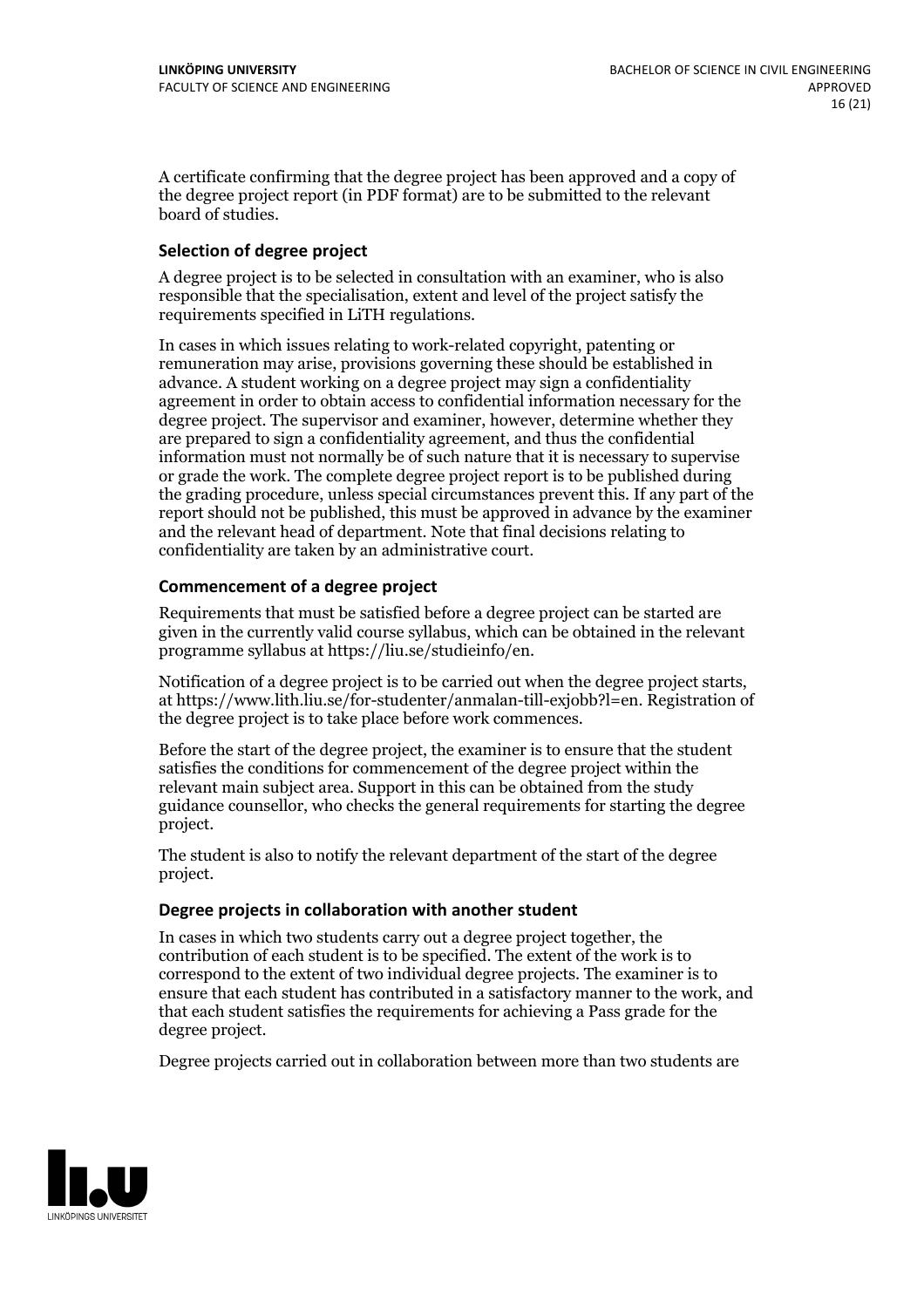not permitted.

#### **Examiners**

The examiner must be employed as a teacher at LiU according to the LiU Regulations for Appointments

(https://styrdokument.liu.se/Regelsamling/VisaBeslut/622784). The following teachers can be appointed as examiner: Professor (including Adjunct and Visiting Professor), Associate Professor (including Adjunct), Senior Lecturer (including Adjunct and Visiting Senior Lecturer), Research Fellow, Assistant Lecturer (including Adjunct and Visiting Assistant Lecturer), or Postdoc. The examiner must also have the expertise required to examine degree projects within the relevant main subject area, and be appointed by the board of studies. The board of studies can also appoint emerita/emeritus as examiner for a single thesis work.

The examiner is to:

- ensure before the start of the degree project that the student satisfies the conditions for commencement of the degree project within the relevant main subject area. The study guidance counsellor is to check whether the
- commencement criteria are satisfied and inform the examiner of this.<br>• check whether special admission requirements (where relevant) are satisfied, for example that the student can demonstrate a certain degree of in-depth knowledge within the field relevant for the degree project
- determine the specialisation and principal work of the degree project, based on an assessment of whether the degree project will result in the learning outcomes of the course syllabus being satisfied
- pass/fail the planning report
- be responsible that the supervisor or supervisors carry out their duties
- approve the work for presentation
- in conjunction with the planning report, check that the student has registered for the degree project
- before the presentation, check that the proposed opponent satisfies the conditions for commencement of the degree project and has attended two report presentations
- pass/fail the presentation and the opposition to it
- approve a concluding reflection document
- ensure that a degree project that has been passed satisfies the learning outcomes of the course syllabus and other requirements, and award a grade to the degree project (either  $G = Pass$ , or  $U = Fail$ ).

In cases in which a degree project is carried out jointly by two students with different main subject areas, one examiner in each main subject area must be appointed, where this is necessary.

#### **Supervisors**

A student working on a degree project is to have access to an internal supervisor at the department at which the degree project has been registered. The internal supervisor is to have a degree that corresponds at least to the level of the degree

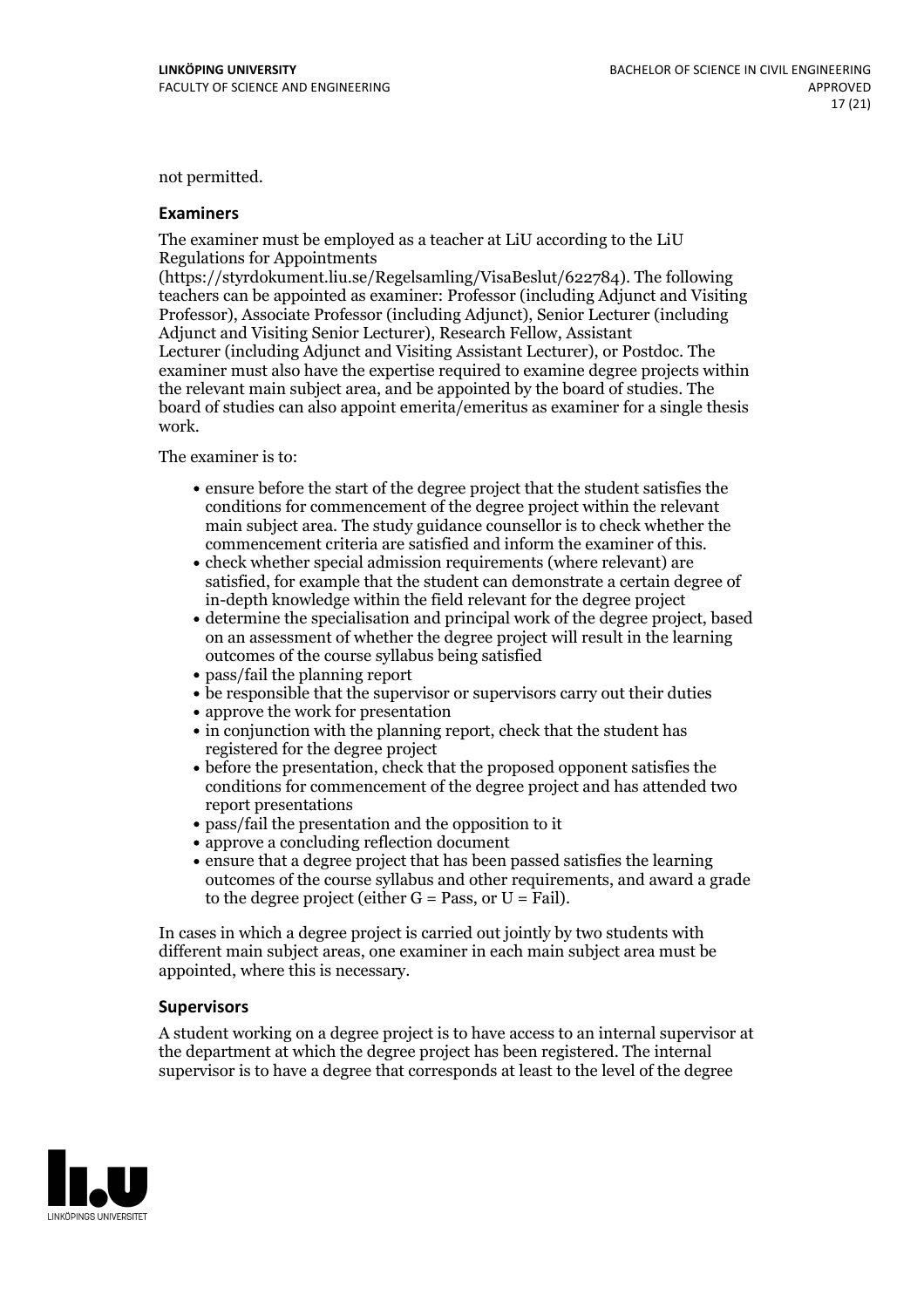project to be supervised. The internal supervisor may, in exceptional circumstances, be the same individual as the examiner. A decision of whether to allow this in a particular case is to be made by the relevant board of studies before the degree project is started. The supervisor is to ensure that the student obtains help with:

- expert support in general questions related to methods, specialist knowledge of the subject, and writing the report
- problem formulation, and setting the limits of the work
- scheduling and planning work, and selection of appropriate methods.

If the degree project is being carried out outside of LiTH, an external supervisor from the host is to be appointed.

#### **Planning report**

During the first weeks of the degree project, the student is to draw up a planning report that contains:

- $\bullet$  a preliminary title of the degree project
- planned literature foundation
- a preliminary statement of the research question, against the background of the literature foundation
- a preliminary description of the approach to be taken
- a schedule for the execution of the degree project, including suggested date for the presentation.

#### **Reporting**

Both oral and written reports of the degree project are to be made, in Swedish or English. The board of studies may permit other languages to be used.

The oral report is to take place at a public presentation. The written report is to be in the form of a professionally produced degree project report. The presentation and report are to follow the instructions given below.

#### **Presentation**

The oral presentation is to take place when the examiner considers that the work has been completed and is ready to be presented. The presentation is to take place at LiTH at a time when other students can attend. This means that the presentation can take place on a date that the student has agreed with the examiner, normally between the re-examination period in August and midsummer, and after the student has attended other students' report presentations.

The oral presentation is to describe the background to the problem that has been studied, describe the methods used, and present the results and conclusions. The presentation is to be at a level suitable for everyone present, not just for specialists. After the oral presentation, the student is to counter any criticism that the opponent may raise, and allow other participants to pose questions. The presentation and the opposition are to be approved by the examiner. When any

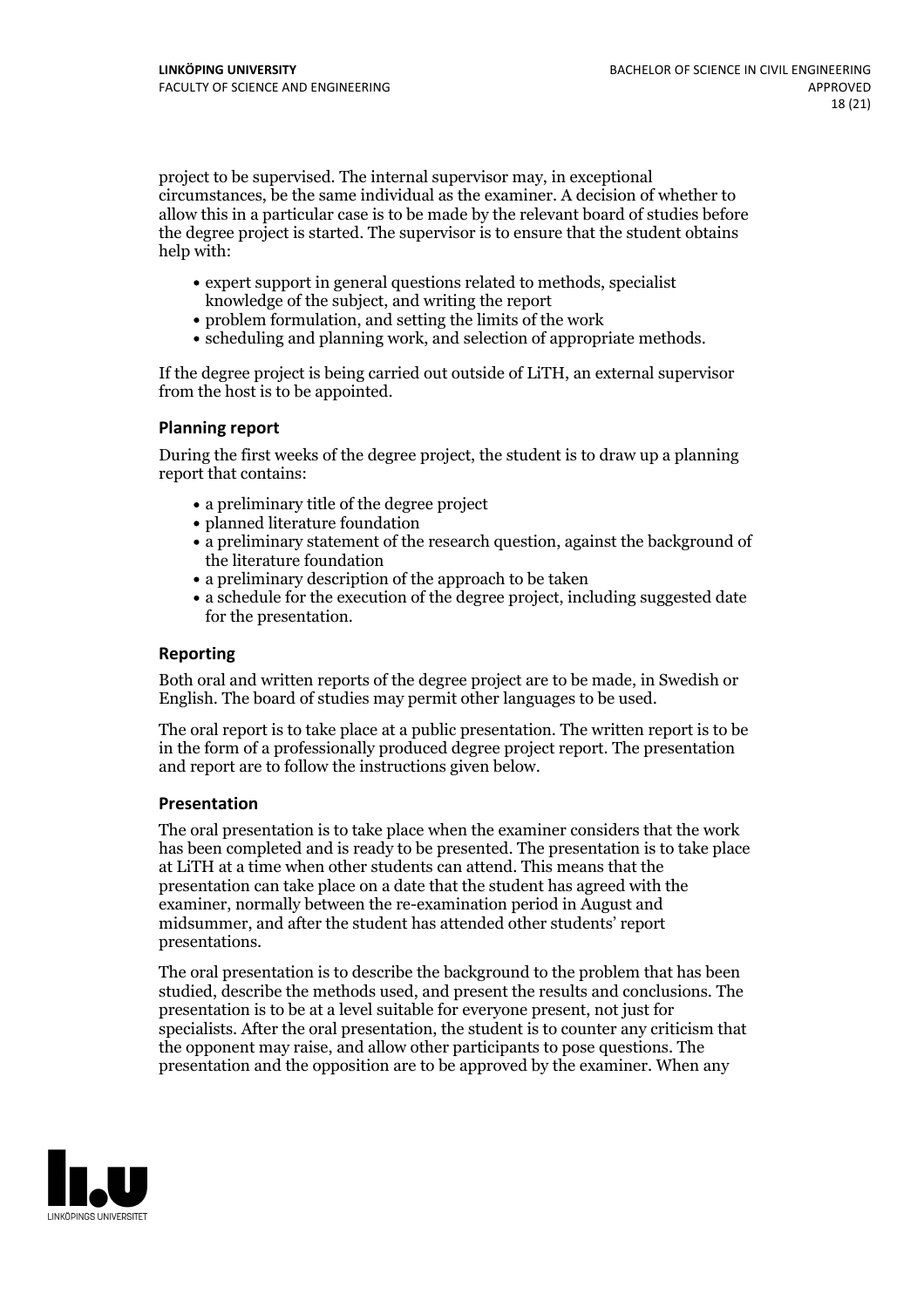required adjustments of the report have been made, and the student has functioned as an opponent for another degree project, the degree project is reported as a passed course and the credits can be used to satisfy the requirements for a degree.

#### **Degree project report**

The written degree project report is to be professionally written and comprehensive, and it is to demonstrate a scientific approach. The report must be prepared in accordance with principles for acceptable practice when referring to sources (references or quotations for which the source is specified) when the text, images, ideas, data, etc., of other people are used. It is also to be made clear whether the author has reused his or her own text, images, ideas, data, etc. from previous examinations, such asundergraduate work, project reports, etc. (This is sometimes known as "self-plagiarism".) A failure to specify such sources may be regarded as attempted deception during examination.

The contents are to be easy to understand, and the way in which material is presented is important. It must describe the background to the project and the formulation of the research question. The choice of approach is to be clearly explained, and the report should make clear the coupling between the results and the conclusions. Commonly accepted scientific methods are to be used for processing the results. The discussion is to be comprehensive, and demonstrate that the student masters analytical thought processes. The report is to demonstrate good mastery of the literature in the field, and include an abstract. Reports that are principally written in Swedish should contain <sup>a</sup> summary in English. A publication-ready manuscript and a reflection document covering the work undertaken are to be submitted to the examiner within 10 working days of the oral presentation. Deviations from this limit may be granted by the examiner. If final versions of the required documents are not submitted as stipulated, the examiner may determine that the presentation is to be repeated.

The Faculty of Science and Engineering (Institute of Technology) at Linköping University recommends that degree project reports be published.

#### **Opposition**

An oral opposition is to be carried out either before or after the student presents his or her own report. The opponent must satisfy the same requirements for the number and level of credits gained as those of the student's degree project. The opponent must also have attended two report presentations as a member of the audience. Acting as an opponent during the report presentation of another student is subject to points-based assessment as described in the course syllabus.

The opponent is to:

- discuss and comment on the selection of methods, results and (where relevant) data processing, conclusions, possible alternative solutions and conclusions, and the management of literature
- comment on the general arrangement of the degree project report and related, formal aspects of style, and comment on the oral presentation

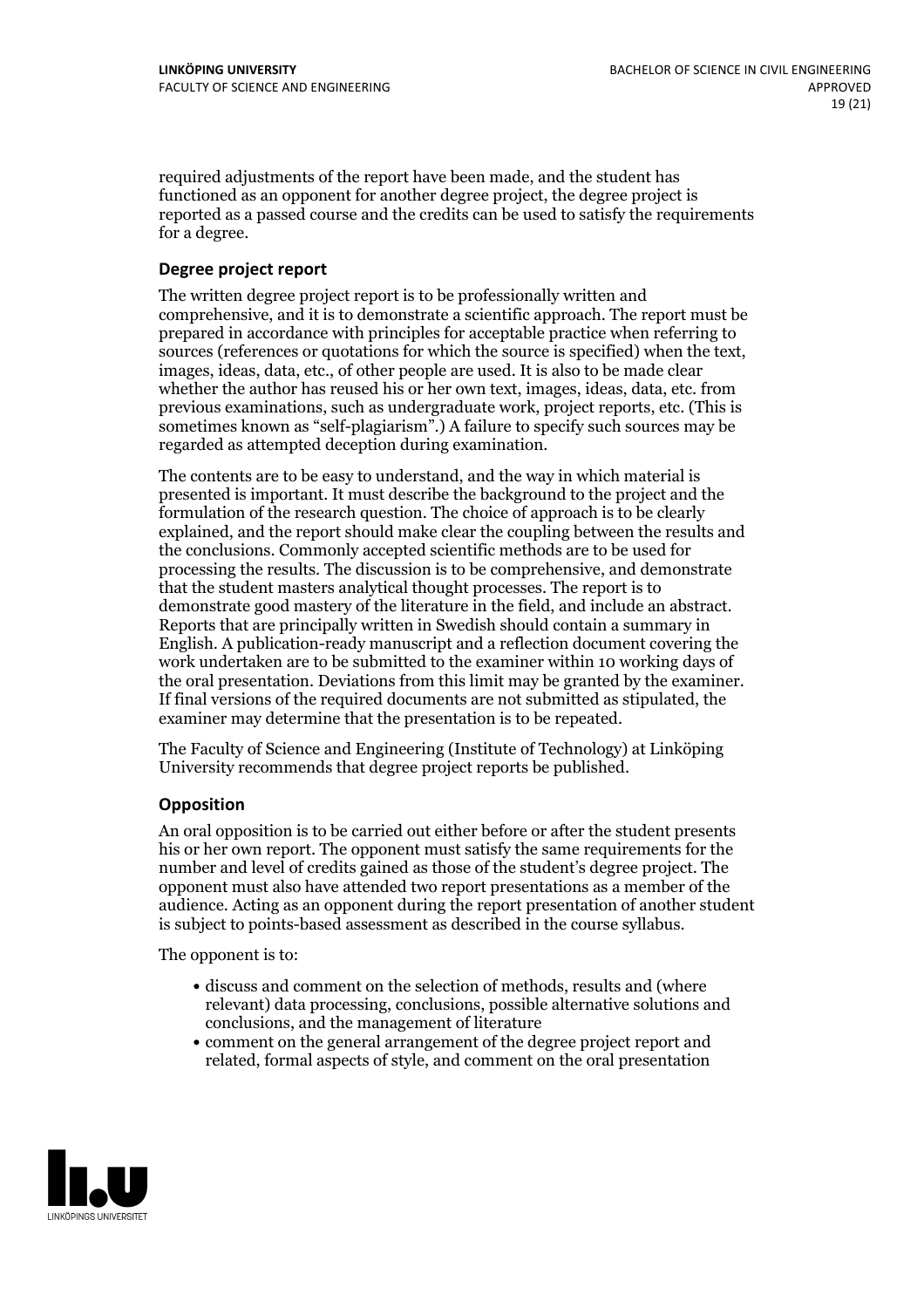technique

illuminate the strengths and weaknesses of the report.

The duration of the opposition should be approximately the same as that of the presentation, and it is to include a discussion in which the student presenting the report replies to and comments on the criticism raised by the opponent.

One week before the presentation, the opponent is to submit in writing to the examiner the important issues that will be discussed, and the structure of the opposition that will be taken. The opponent and the examiner discuss the structure that the opponent has drawn up.

In a normal case, the number of opponents will be the same as the number of respondents. In exceptional cases, the examiner may decide that this is not to be the case.

#### **Attendance at presentations**

A student is to attend presentations of degree project reports as described in the syllabus. The presentations attended must be at the same level or a higher level than the degree project of the student.

It is advantageous that one of the presentations attended is a licentiate degree seminar or a doctoral disputation. The student is responsible for ensuring that a certification of attendance at the presentation is obtained and passed to the departmental administrator for registration in Ladok. Attendance at such presentations is a component of the degree work that is subject to points-based assessment.

The occasions on which a student attends presentations are to be completed before the student presents the degree project report. The syllabus for the degree project describes the scheduling of the attendance at presentations.

#### **Reflection document**

A document reflecting on the work that has been carried out is to be submitted to the examiner within 10 working days of the oral presentation. Instructions for preparing a reflection document can be reached through https://www.lith.liu.se/examensarbete/reflektionsdokument?l=en.

#### **Grades**

The degree project is graded as either Pass or Fail. In order for a student to obtain a pass grade for the degree project, all components must be completed and be awarded a pass grade.

#### **Right to obtain supervision**

It is expected that the student complete and pass a degree project within specified time limits. The department is required to provide supervision for a maximum of 12 months after the student has registered the degree project in Ladok. The examiner may grant additional supervision after this period in special cases. If the examiner determines that supervision is to be ended, the degree project is to be